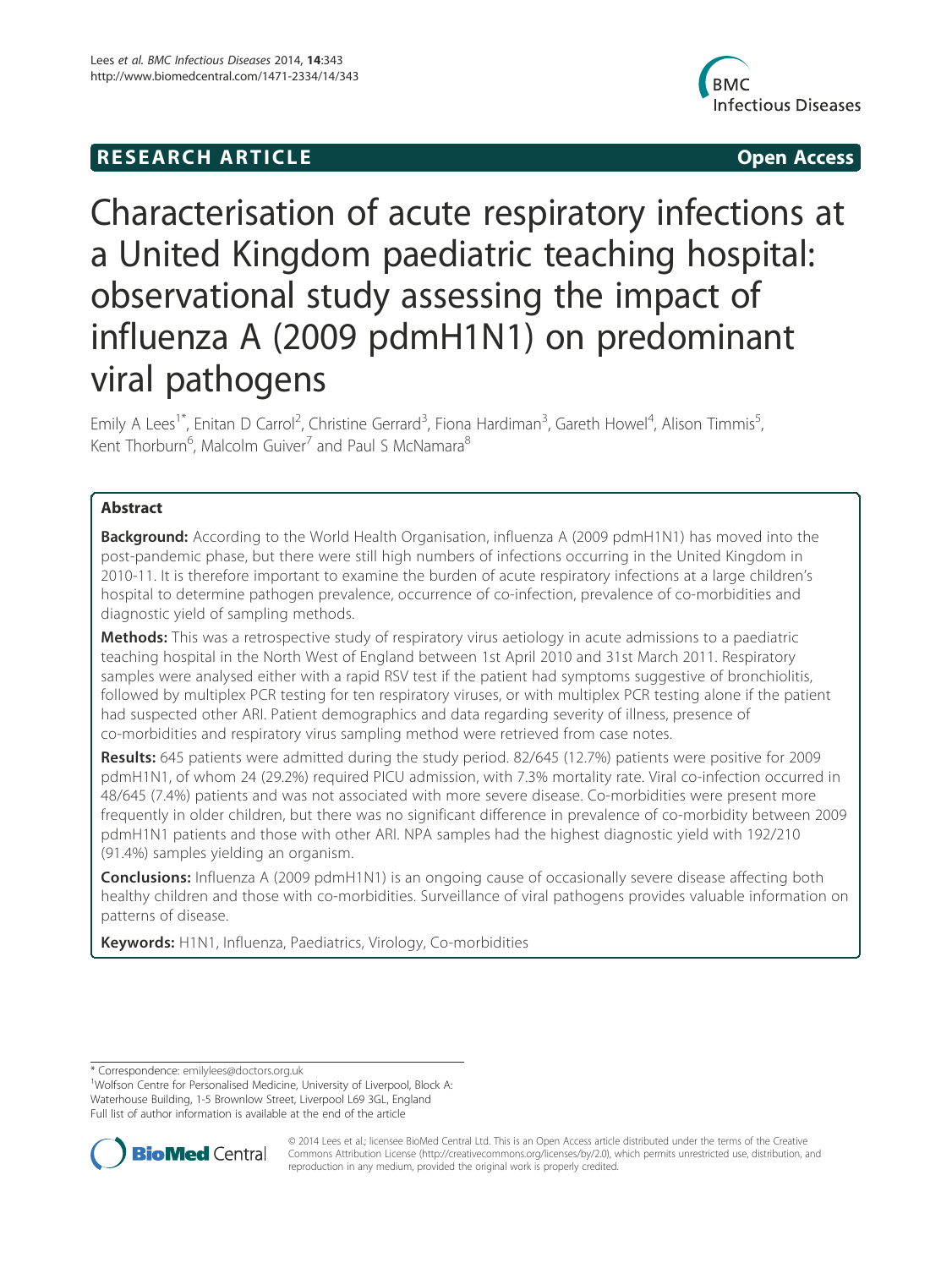### **Background**

Acute respiratory infection (ARI) is an important cause of death worldwide [1]. The recent influenza A (2009 pdmH1N1) pandemic contributed significantly to morbidity and mortality from ARI [2]. In the 2009-10 season, the United Kingdom (UK) experienced 800,000 2009 pdmH1N1 infections and 457 deaths, and spent £1.2 billion on treatment and prevention campaigns [3]. In August 2010, the Director General of the World Health Organisation declared that the virus was in the post-pandemic phase and likely to be circulating for years to come [4].

Despite weekly updates on the Public Health England website about the numbers of circulating cases of influenza and some other viruses [5], there is limited published data on which respiratory viral pathogens cause ARI in children in the UK. Our study has attempted to address this knowledge gap by describing viral pathogen prevalence, occurrence of co-infection, diagnostic yield of sampling methods and presence of co-morbidity in patients with ARI caused by 2009 pdmH1N1 and other respiratory viruses, in a large paediatric teaching hospital in the North West of England over a year between April 2010 and March 2011.

### Methods

#### Setting and study design

This was a retrospective study of the case notes of patients with suspected ARI who had respiratory samples sent for rapid respiratory syncytial virus (RSV) testing and respiratory virus PCR analysis at Alder Hey Children's NHS Foundation Trust between 1st April 2010 and 31st March 2011. Diagnosis of ARI was based on clinical examination by admitting doctor and case notes were reviewed to confirm coded diagnosis. Alder Hey is a large, universityaffiliated paediatric teaching hospital with a catchment area of 7.5 million people and more than 270,000 patient care episodes per annum, including 65,000 children seen in the emergency department [6].

#### Subjects

All children aged 0-16 years, symptomatic of ARI from whom respiratory virus samples were taken, either at presentation to hospital or within 7 days of admission. Patients who had been admitted for surgery but developed PCRpositive ARI within 7 days of admission were included, as this time frame incorporates the incubation period for all of the viruses studied [7-9]. Data for these patients are highlighted as they were initially elective admissions and thus may display different clinical characteristics to those for whom ARI was the primary cause of admission. Data was collected on clinical characteristics of the ARI including: disease severity, presence of any co-morbidities and length of hospital stay. Co-morbidities were recorded in the categories of: haematology/oncology, respiratory, cardiac, neurological, congenital/chromosomal and other (including gastrointestinal and rheumatological conditions).

Children from whom samples were taken more than 7 days after hospital admission, as it was considered that these would be due to nosocomial rather than communityacquired infection.

#### Definitions of disease severity:

Mild: No oxygen requirement

Moderate: Oxygen requirement but not requiring admission to Paediatric Intensive Care unit (PICU) Severe: Oxygen requirement and requiring admission to PICU

#### **Ethics statement**

This study was approved as an audit by the IRB board at the study hospital.

#### Pathogen detection

A number of sampling methods were used: nose/throat (N/T) swabs, nasopharyngeal aspirate (NPA), endotracheal aspirate (ETA), bronchoalveolar lavage (BAL) and sputum. Remel MicroTest M4RT was the transport medium used (Oxoid, Basingstoke, United Kingdom). The type of sample collected was at the discretion of clinical staff. Respiratory samples were analysed in one of two ways; either with a rapid RSV test if the patient had symptoms suggestive of bronchiolitis, followed by multiplex PCR testing for ten respiratory viruses, or with multiplex PCR testing alone if the patient had suspected other ARI.

This was completed on-site, using BinaxNOW RSV kit (Alere Ltd, Stockport, United Kingdom) according to the manufacturer's instructions. The test is performed on nasopharyngeal aspirates and detects RSV fusion protein antigen.

The respiratory PCR screening assay comprises 5 multiplex reactions detecting a total of 10 respiratory viruses. The multiplex reactions detect influenza A (CDC published protocol [10]) and influenza B, respiratory syncytial virus and human metapneumovirus [11], adenovirus and human rhinovirus [12], parainfluenza type 1, 2 and 3 and a specific assay for the detection of the 2009 pdmH1N1 based on a National Standard Method developed by the Health Protection Agency Microbiology Services. The 2009 pdmH1N1 assay was done if initial PCR was positive for influenza A.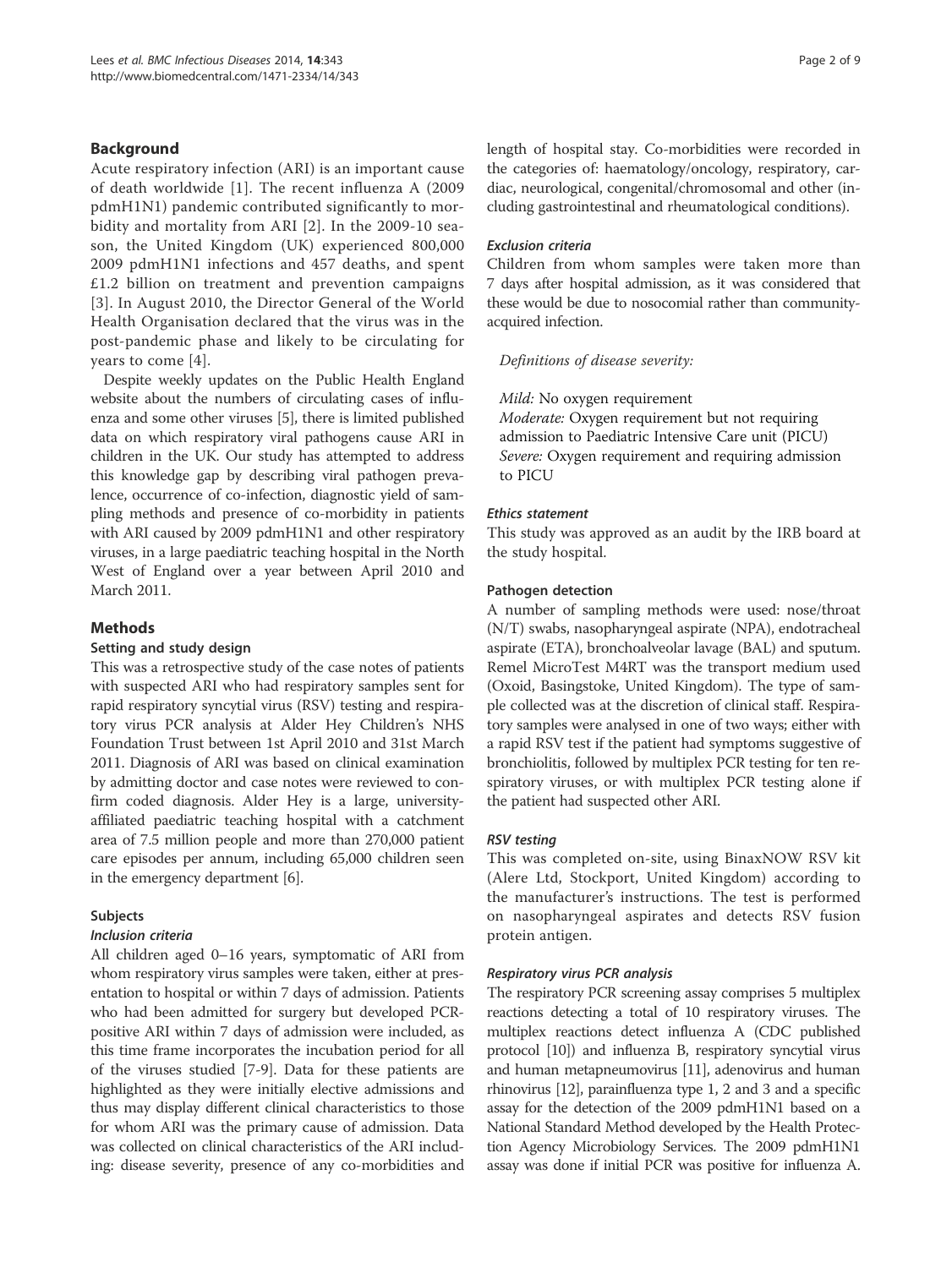The 2009 pdmH1N1 assay was prepared in a lyophilised format by Life Technologies (Invitrogen, Paisley, United Kingdom), and all other assays were performed with the use of a SuperScript III Platinum one-step qRT-PCR kit (Invitrogen) in a reaction volume of 30 μl. Thermal cycling was carried out using a Life Technologies 7500 instrument at 50°C for 30 minutes and at 95°C for 2 minutes, followed by 45 cycles of denaturation at 95°C for 15 seconds and annealing and extension at 60°C for 1 minute. Respiratory virus PCR assays were performed at the Public Health Laboratory, Manchester. From December 2010 onwards, assays for 2009 pdmH1N1 were performed on site at the study hospital. A full evaluation of the method using a range of titres for positive and negative controls and dual testing of patient samples between the two centres was undertaken prior to commencing the assays at the study hospital to ensure comparable results between sites.

#### Statistical analysis

All results were analysed using Microsoft Excel 2010. Differences in outcomes were examined using Chi squared test, with a p value <0.05 considered significant. Where data were non-parametrically distributed, a Kruskal-Wallis test was used.

#### Results

#### Demographics and patient characteristics

The 645 admissions with ARI in this study represented 4% of 17,150 acute medical admissions between 1st April 2010 and 31st March 2011. Median (range; IQR) patient age was 0.9 (0–16; 0.3 – 3.3) years with 238/645 (36.9%) children being < 1 year. 612/645 patients (94.9%) presented with suspected acute respiratory infection and 33/645 (5.1%) became symptomatic with ARI within seven days of admission for surgery.

Overall, 158/645 patients (24.5%) were classified as having mild disease, 229/645 (35.5%) moderate and 258/ 645 (40%) severe. Of those with ARI following surgery, 16/33 (48.5%) were mild, 2/33 (6%) moderate and 15/33 (45.5%) severe. Median (range; IQR) length of stay was 6 (0–339; 2–11) days and 369 patients (65.5%) with ARI had a co-morbidity (see Figure 1). 21/645 (3.3%) patients died during the study period.

#### Types of respiratory sample

Six hundred and fifty-three respiratory samples were collected from 645 children. Eight patients had repeat sampling within 4 days of their original sample which detected an additional respiratory virus. The most common sampling methods used were NPA and N/T swab (Figure 2). Of these, NPA samples had the highest diagnostic yield, with a virus being detected in 192/210 (91.4%) samples compared to  $138/223$  (61.9%) of N/T samples (P < 0.001).

#### Pathogens causing ARI

A respiratory virus was detected in 503/653 samples (77%) taken. 450/503 (89.5%) positive samples were taken within 48 hours of admission. Of these samples, 426/450 (94.7%) were taken within the first 24 hours of admission.

The commonest organism detected was RSV (found in 196/503 (39%) positive samples), followed by 2009 pdmH1N1 (82/503; 16.3%) and hRV (human rhinovirus) (79/503; 15.7%). Co-infection occurred in 48/645 patients (7.4%) (Table 1). The pathogen most commonly identified in co-infections was adenovirus; co-infection was detected in 24/49 patients with adenovirus (20 dual, 3 triple and 1 quadruple co-infection). RSV and 2009 pdmH1N1 co-infection occurred in 9 cases (Additional file 1). Co-infection was not associated with disease severity; percentages of patients with mild, moderate and severe disease were comparable for infection with 1 versus 2 viruses (28%, 39% and 33% respectively compared to 28%, 37% and 33%). PICU admission was significantly more likely to occur in patients with PCRnegative samples (110/196; 56%) than those in whom 1 (132/401; 33%), 2 (15/43; 35%) or 3 (0/4; 0%) viruses were detected ( $p < 0.001$ ).

#### 2009 pdmH1N1 infection

2009 pdmH1N1 infection was detected in 82/645 children (12.7%), with median (range; IQR) patient age 1.3 (0.1-15; 0.6 – 3.5) years and 37/82 (45.1%) children being under 1 year of age.

Median (range; IQR) length of stay for admissions with 2009 pdmH1N1 infection was 4 days (0–56; 2–11), in comparison to 6 days for all other admissions studied (0– 339; 3–11 days). Disease severity was classed as mild in 30/82 (36.6%) 2009 pdmH1N1 patients, moderate in 28/ 82 (34.1%), and severe in 24/82 (29.2%) cases. As expected, patients with severe disease had significantly longer median hospital stay (12.5 days), than patients who only required general medical ward care  $(3 \text{ days})$   $(p = 0.02)$ . The median (range; IQR) length of time spent in PICU for 2009 pdmH1N1 patients was 5.5 days (1–54; IQR 3–16).

#### Prevalence of co-morbidities in patients with 2009 pdmH1N1 infection

Figure 1 shows the prevalence of different co-morbidities in children infected with 2009 pdmH1N1, versus those who had any other respiratory virus and PCR-negative patients based on age.

In children  $< 1$  yr, the prevalence of co-morbidities was similar (2009 pdmH1N1 32%, other respiratory virus 32%, PCR-negative 41%), with congenital cardiac and respiratory (most frequently chronic lung disease of prematurity) conditions being most prevalent across the three groups.

In children aged 1-5 yrs, 2009 pdmH1N1 patients had the lowest incidence of existing co-morbidities (55%), compared to those with other respiratory virus (61%) and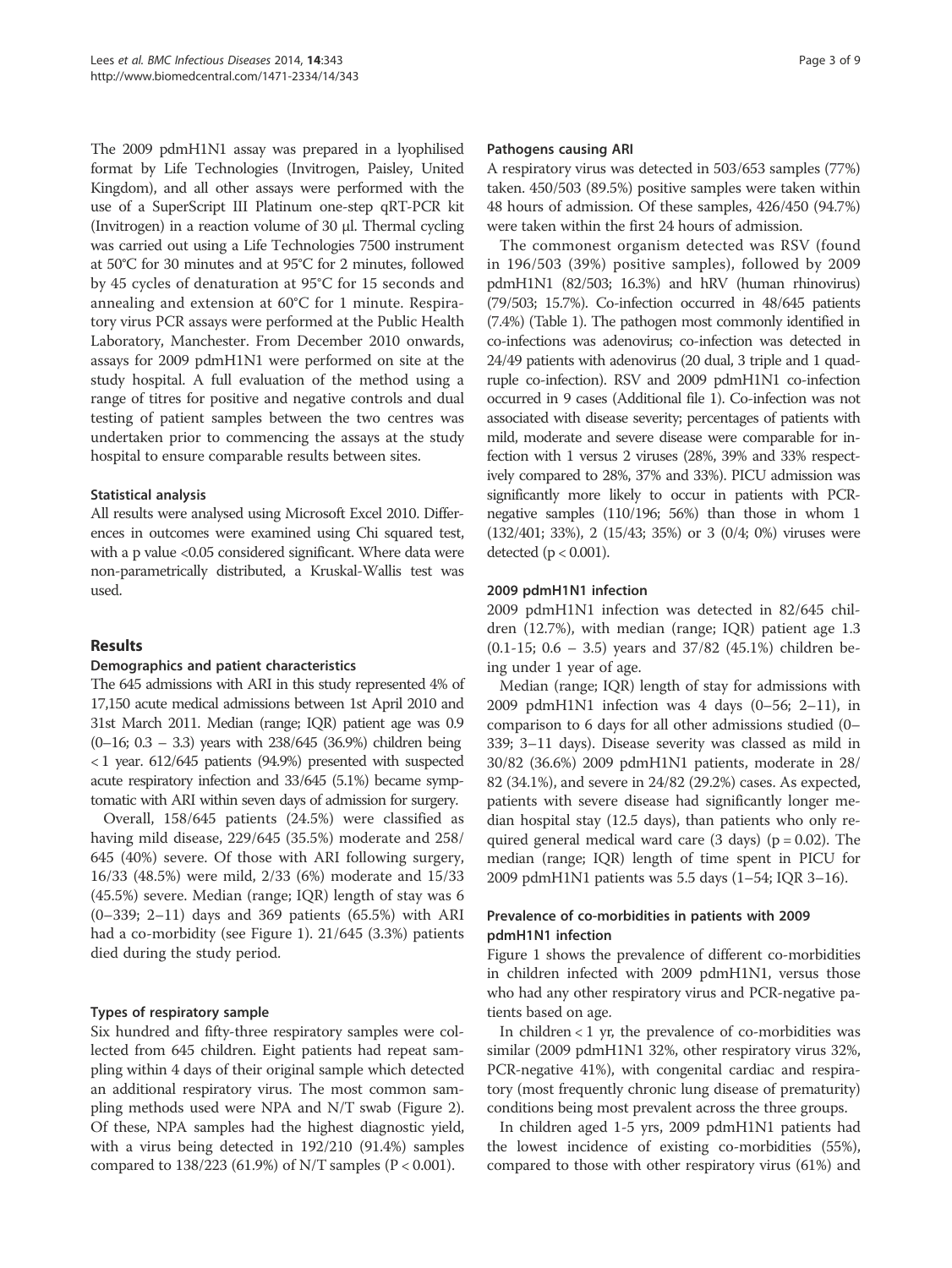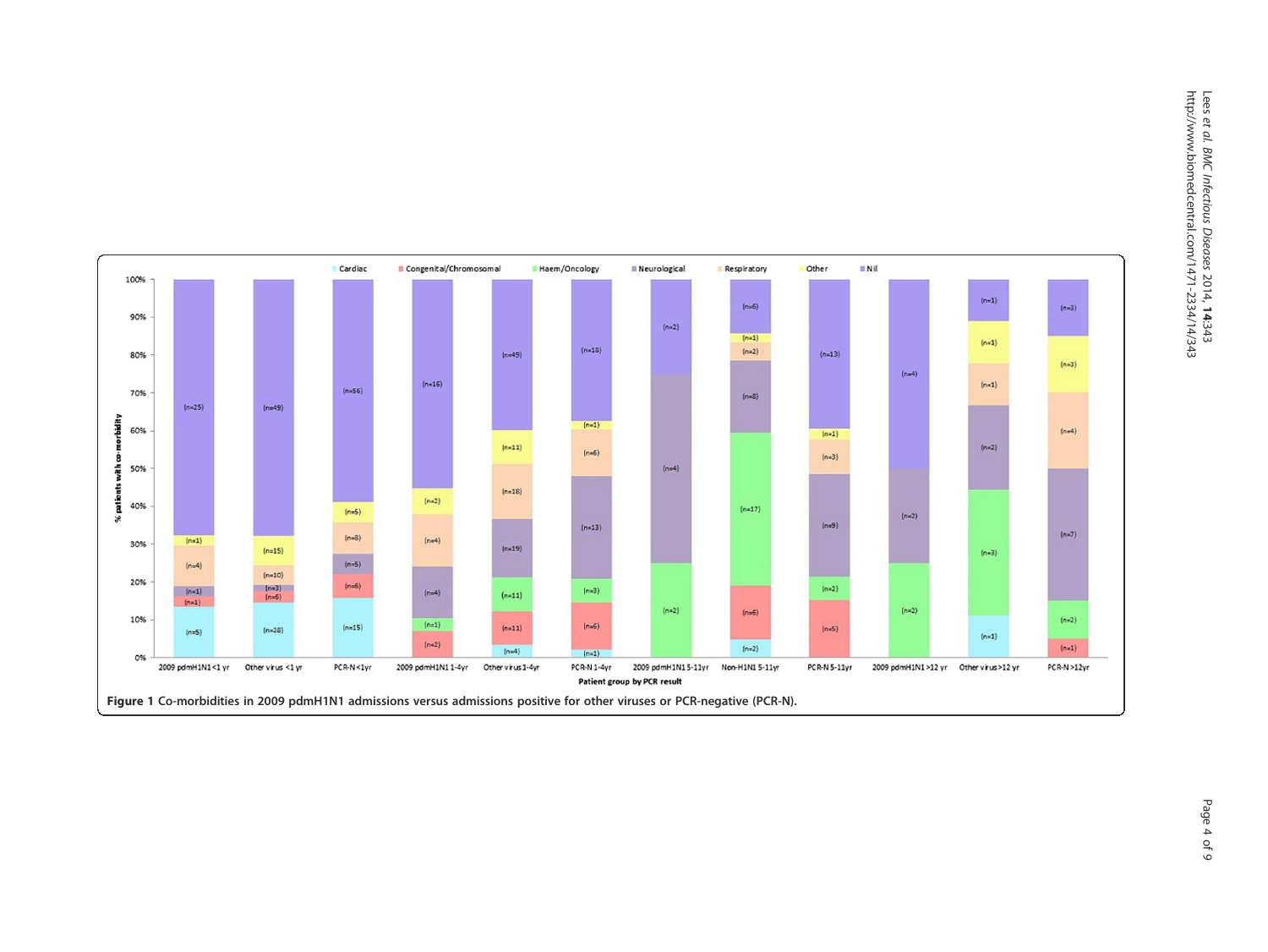

PCR-negative  $(62.5\%)$  admissions  $(p > 0.05)$ . Neurological and respiratory conditions were the most frequent comorbidities across all admissions.

In children aged 5-12 yrs, co-morbidities were very common, with patients with other respiratory viruses having the highest frequency of co-morbidities (86%), followed by 2009 pdmH1N1 (75%) and PCR-negative (61%) (p < 0.05). Neurological co-morbidities were again common across all groups, with the highest incidence occurring in 2009 pdmH1N1 admissions. Haematology/oncology conditions were also common in both 2009 pdmH1N1 and admissions with other respiratory viruses.

In >12 yr olds, co-morbidities were again very frequent overall, being found in 85% PCR-negative and 89% other respiratory virus admissions. 2009 pdmH1N1 admissions had the lowest rate of co-morbidity here  $(50\%)$  (p  $> 0.05$ ). As with the 5-12 yr cohort, neurological conditions were frequent in all groups with haematological/oncological conditions again being common in 2009 pdmH1N1 and patients with other respiratory viruses.

Overall, co-morbidities became more prevalent with increasing age of the patient, but there was no significant difference in levels of co-morbidity between patients with 2009 pdmH1N1, other respiratory virus and PCR-negative patients.

#### Disease severity in relation to infecting virus

There was a significant difference in mortality between RSV admissions (1%; 2/196 patients) and 2009 pdmH1N1 admissions (7.3%;  $6/82$  patients) ( $p < 0.01$ ). Mortality rates during the period studied were 4.6% for PCR-negative admissions (9/ 196 patients) and 5.1% for influenza B (2/39 patients). There were no fatalities with non-2009 pdmH1N1 influenza A.

Table 1 Pathogens detected in single and co-infections during the study period

| Pathogen                       | No. single<br>infections | No. occurrences<br>in co-infections | Total no.<br>occurrences | % occurrences<br>as co-infector |
|--------------------------------|--------------------------|-------------------------------------|--------------------------|---------------------------------|
| Adenovirus                     | 25                       | 24                                  | 49                       | 49.0                            |
| Influenza A (non-2009 pdmH1N1) | 4                        | 3                                   | 7                        | 42.9                            |
| Influenza A 2009 pdmH1N1       | 69                       | 13                                  | 82                       | 15.9                            |
| Influenza B                    | 30                       | 9                                   | 39                       | 23.1                            |
| Human metapneumovirus          | 21                       | 5                                   | 26                       | 19.2                            |
| Parainfluenza 1                | 4                        |                                     | 5                        | 25.0                            |
| Parainfluenza 2                |                          | $\Omega$                            |                          | $\Omega$                        |
| Parainfluenza 3                | 15                       | 4                                   | 19                       | 21.1                            |
| Human rhinovirus               | 64                       | 15                                  | 79                       | 19.0                            |
| Respiratory syncytial virus    | 168                      | 28                                  | 196                      | 14.3                            |
| Total                          | 401                      | 102                                 | 503                      |                                 |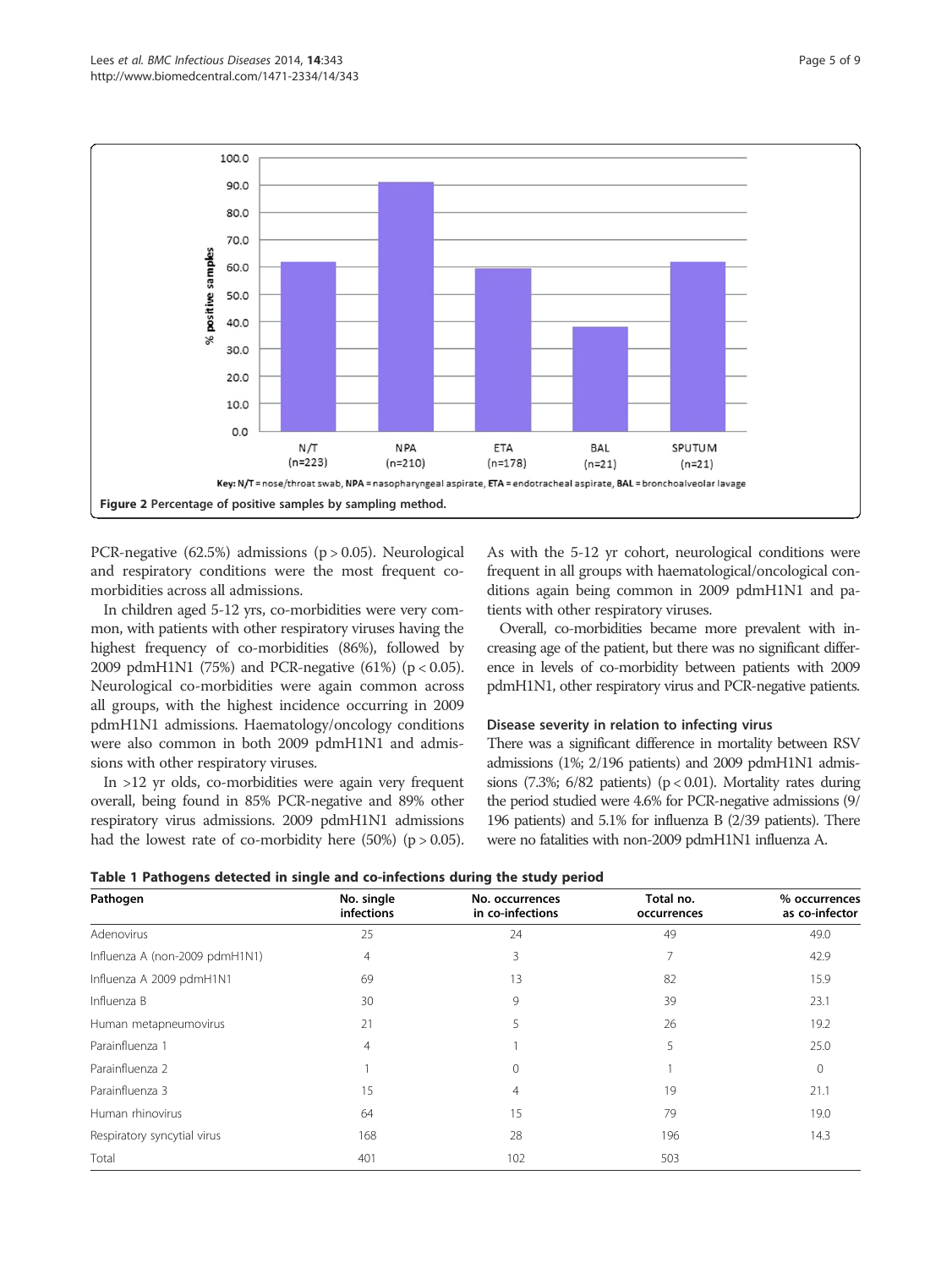

All viruses were detected in all severities of disease. For RSV, moderate disease was most common. For 2009 pdmH1N1, mild disease was most common, and for PCR-negative patients and those with hRV, severe disease was most common  $(p < 0.05)$  (Figure 3).

#### Seasonality of viruses 2010/11

Post-pandemic 2009 pdmH1N1 seasonality in 2010–11 was very well defined, with all cases (excepting 2 noted in November) occurring during December 2010 and January 2011 (Figure 4).

### **Discussion**

In this study, 2009 pdmH1N1 caused a spectrum of illness varying from mild to severe disease with mortality both in previously healthy children and those with co-morbidities. Viral co-infection was found in a small proportion of cases and did not appear to be associated with severe disease. We found the prevalence of co-morbidities to be least in children <1 year old, whether infected with 2009 pdmH1N1 or not. Generally, the presence of co-morbidities was more frequent in older cohorts. In younger children, cardiac and respiratory conditions tended to be most frequent, with

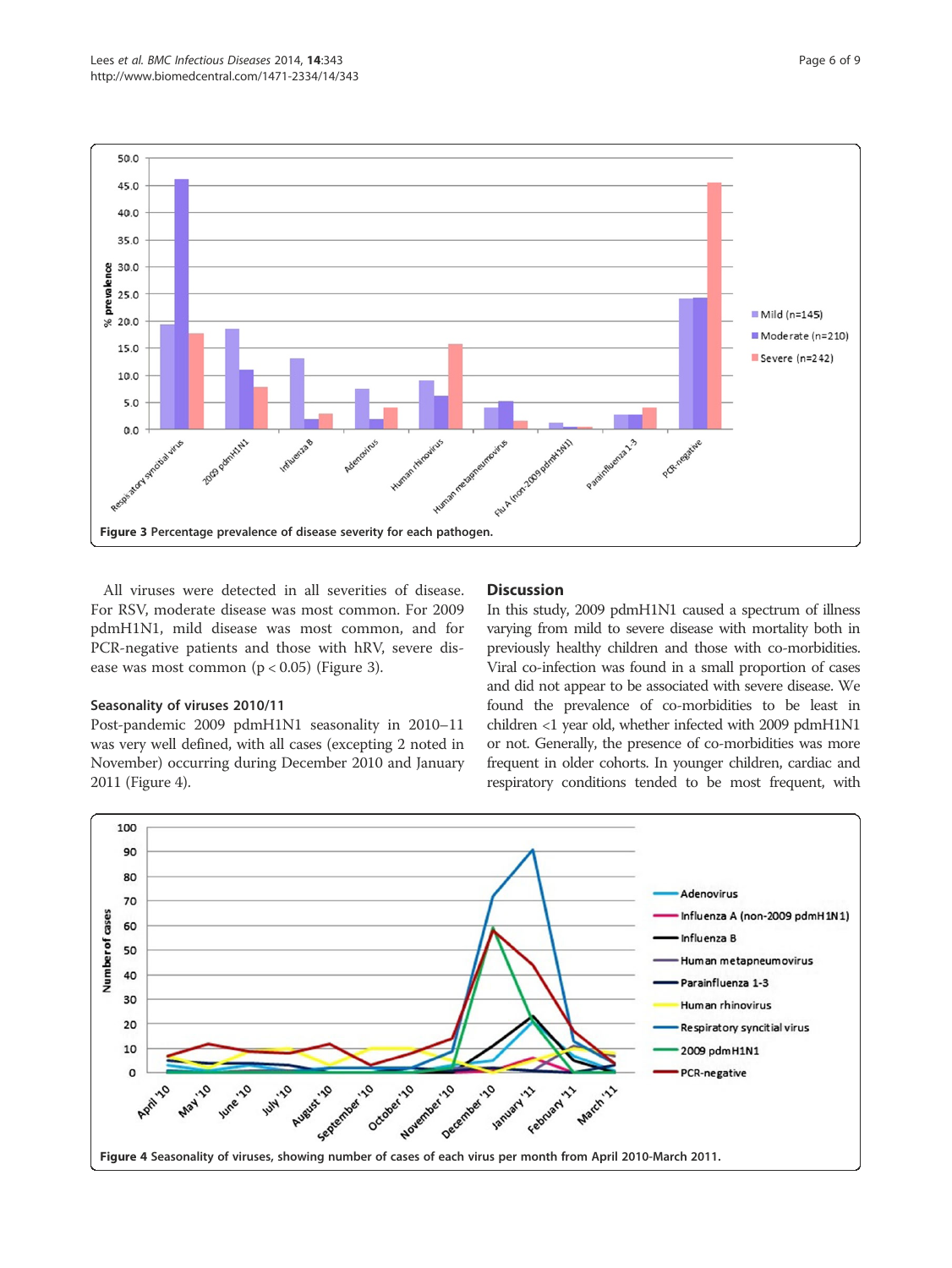neurological and haematology/oncology conditions becoming more prevalent in older children.

A study from Birmingham, UK describing experiences during the first wave of 2009 pdmH1N1 cases in 2009 found that 31/77 (40%) patients admitted and all 6 patients who required HDU/ICU care had significant co-morbidities [9]. Similar findings have been reported in a number of other countries [13-16]. In the UK, a study of influenza deaths in 2009–10 by Public Health England found that children with co-morbidities had a higher case fatality rate when infected with 2009 pdmH1N1 compared to seasonal influenza [2]. In our study, two thirds of 2009 pdmH1N1 patients who died had significant co-morbidities, in keeping with UK national data [17].

At the start of the pandemic in August 2009, it was predicted that 3.8% of hospitalised 2009 pdmH1N1 patients under 15 yrs in the UK would require PICU admission [18]. Data published subsequently on the first 2009 pdmH1N1 'wave' showed that 7.7% of infected patients in Birmingham, UK [13], 4.8% in Turin, Italy [15] and 19% in Buenos Aires, Argentina [19] required PICU admission. Mortality rate amongst those with 2009 pdmH1N1 infection in the Argentinean study was 5%, with the majority occurring in patients under 1 year. In contrast, this group in our study had a 2.7% mortality rate, with overall mortality of 7.3% for all 2009 pdmH1N1 admissions.

In our institution, 29% of patients in whom 2009 pdmH1N1 was detected required PICU admission, with median length of stay of 5.5 days. This very high rate may reflect the direct transfer of 2009 pdmH1N1 infected patients into our PICU from other hospitals, as it is a large regional centre. However, this would not account for all of the variation; other causes could include the high number of children with complex medical needs who are under the care of the hospital, a shortfall in HDU beds associated with the 2009 pdmH1N1 pandemic leading to direct PICU admission, or improved virological surveillance of PICU patients leading to a 2009 pdmH1N1 diagnosis.

In our study, Adenovirus was the most common organism found in co-infections; however, co-infection rates in our study were very low compared with international data [20]. This disparity with other studies is likely due in large part to social, environmental and climatic differences between countries. Recent studies have found adenovirus and bocavirus particularly common in co-infections [21]. Both these viruses persist in respiratory secretions for weeks to months, so it is difficult to ascertain whether the presence of these pathogens is due to acute infection or viral persistence within the respiratory tract [20].

We did not find a convincing link between presence of viral co-infection and severity of illness. In fact, PCRnegative patients had the highest rates of PICU admission,

suggesting that these patients had bacterial rather than viral illnesses. There appears to be no current consensus on whether viral co-infection is associated with disease severity [22,23]. Of those with ARI following surgery, a comparable proportion to those who attended with suspected ARI were classified as severe. There were however more mild cases in the post-surgical group, who may not otherwise have been hospitalised. In our study, we found that NPA samples had a much higher diagnostic yield for virus detection compared to other sampling methods. This is in keeping with the findings of Chan et al. [24] who found NPA to be the optimal specimen type for diagnosis of viral ARI. However, de la Tabla et al. [25] found N/T swabs to have a higher diagnostic yield, with a combination of both methods providing the highest sensitivity. It is likely that the diagnostic yield for NPAs was so high in our study because most were taken to detect RSV during the bronchiolitis 'season' when the 'hit' rate was likely to be highest.

#### Limitations of study

We were unable to collect information on bacterial culture during the study; this information would have been valuable in assessing whether severe disease in PCR-negative patients, or those with hRV was due to an underlying bacterial infection. We also do not have data on viral load for viruses detected, which could have helped to differentiate between infection and asymptomatic shedding. This study gathered data over the space of one year, incorporation of data from the previous and following years could have provided information on fluctuation of circulating viruses. This is a single site study; however there is no reason to suspect that Liverpool would differ from other UK cities in terms of circulating pathogens. It would have been useful to record influenza immunisation status of admissions, as this may have influenced individuals' susceptibility to influenza infection and likelihood of hospitalisation.

This study elucidates aspects of ARI experience in the UK, but an unexpected strength is that it raises discussion on current cohorting practices for inpatients. Respiratory viral diagnosis is recommended for all hospitalised infants in order to ascertain disease aetiology and allow optimal use of isolation cubicles to prevent nosocomial infection. Importantly, we have shown that a wide range of viral single infections and coinfections occurred in patients with RSV-negative ARI who would not necessarily have been isolated or cohorted, increasing risk of nosocomial transmission to other patients on the ward [22]. Rapid multiplex respiratory virus testing allows early identification of non-RSV single and co-infections in real time, and enables more effective isolation and cohorting strategies to reduce nosocomial respiratory virus transmission, and allow better utilisation of cubicles.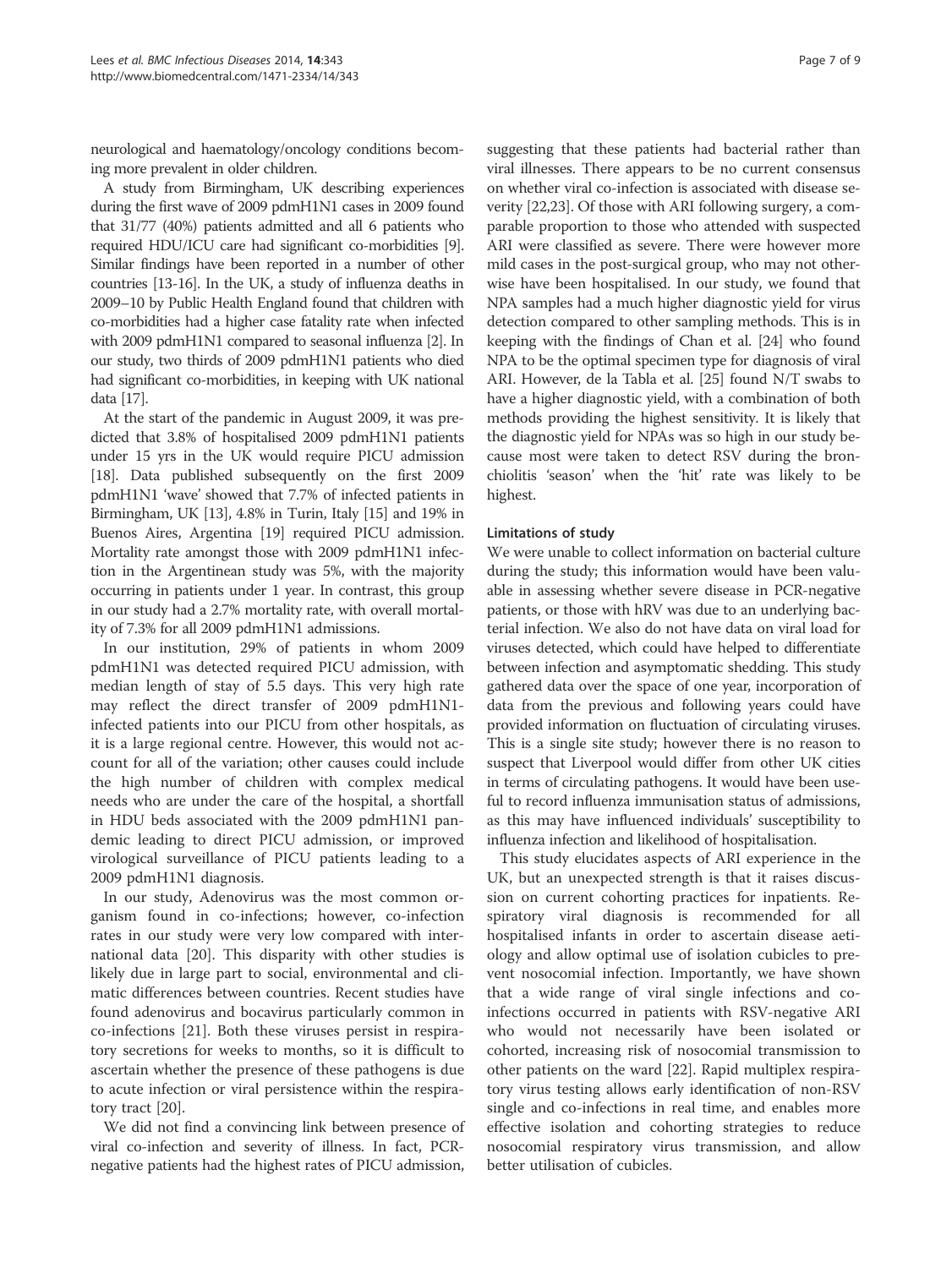#### Conclusions

Our study found 2009 pdmH1N1 to be the second most common circulating viral pathogen (after RSV) in all patients admitted with suspected ARI between April 2010 and March 2011. Patients with 2009 pdmH1N1 frequently required PICU admission and mortality rates were significantly higher for 2009 pdmH1N1 disease than RSV. Comorbidities in admitted patients became more prevalent with increasing age.

This study confirms influenza A 2009 pdmH1N1 infection as an ongoing cause of occasionally severe disease affecting both healthy children and those with co-morbidities.

### Additional file

#### Additional file 1: Breakdown of viruses in single and co-infections.

#### Competing interests

The authors declare that they have no competing interests.

#### Authors' contributions

EL analysed the data and drafted the manuscript, EC and PM conceived of the study, participated in its design and coordination and helped to draft and revise the manuscript. CG, FH and MG completed the analysis of the samples and CG compiled the results for analysis. GH completed analysis of results from the first part of the study period. AT helped to collect the data for the study. KT helped to draft the manuscript. All authors read and approved the final manuscript.

#### Sources of funding

No funding was received for the completion of this study.

#### Author details

<sup>1</sup>Wolfson Centre for Personalised Medicine, University of Liverpool, Block A: Waterhouse Building, 1-5 Brownlow Street, Liverpool L69 3GL, England. <sup>2</sup>Institute of Infection and Global Health, University of Liverpool, The Ronald Ross Building, 8 West Derby Street, Liverpool L69 7BE, England. <sup>3</sup>Microbiology Department, Alder Hey Children's NHS Foundation Trust Hospital, Eaton Road, Liverpool L12 2AP, England. <sup>4</sup>Hull Royal Infirmary, Anlaby Road, Hull HU3 2JZ, England. <sup>5</sup>Department of Paediatrics, Countess of Chester NHS Foundation Trust, Liverpool Road, Chester CH2 1UL, England. <sup>6</sup>Paediatric Intensive Care Unit, Alder Hey Children's NHS Foundation Trust Hospital, Eaton Road, Liverpool L12 2AP, England. <sup>7</sup>Molecular Diagnostics Department, Manchester Royal Infirmary, Oxford Road, Manchester M13 9WZ, England. <sup>8</sup>Institute of Child Health, Alder Hey Children's NHS Foundation Trust Hospital, Eaton Road, Liverpool L12 2AP, England.

#### Received: 20 August 2013 Accepted: 9 June 2014 Published: 19 June 2014

#### References

- 1. World Health Organisation: Global Action Plan for Prevention and Control of Pneumonia (GAPP). November 2009. Available from: http://whqlibdoc. who.int/hq/2009/WHO\_FCH\_CAH\_NCH\_09.04\_eng.pdf?ua=1.
- 2. Pebody RG, McLean E, Zhao H, Cleary P, Bracebridge S, Foster K, Charlett A, Hardelid P, Waight P, Ellis J, Bermingham A, Zambon M, Evans B, Salmon R, McMenamin J, Smyth B, Catchpole M, Watson JM: Pandemic Influenza A (H1N1) 2009 and mortality in the United Kingdom: risk factors for death, April 2009 to March 2010. Euro Surveill 2010, 15(20).
- Bosely S: Swine flu response was £1.2 billion well spent, review finds. Guardian [Internet]. 1 July 2010; Available from: http://www.guardian.co.uk/ world/2010/jul/01/swine-flu-response-review-gsk.
- 4. Chan M: H1N1 in post-pandemic period. World Health Organiz 2010, Available from: http://www.who.int/mediacentre/news/statements/2010/ h1n1\_vpc\_20100810/en/.
- Health Protection Agency: National Influenza Weekly Reports Archive (Update November 3rd 2011). Available from: http://www.hpa.org.uk/web/ HPAweb&HPAwebStandard/HPAweb\_C/1222154877315.
- 6. Alder Hey Children's NHS Foundation Trust hospital website. Available from: http://www.alderhey.nhs.uk.
- 7. Aitken C, Jeffries DJ: Nosocomial spread of viral disease. Clin Microbiol Rev 2001, 14(3):528–546.
- 8. Lessler J, Reich NG, Brookmeyer R, Perl TM, Nelson KE, Cummings DA: Incubation periods of acute respiratory viral infections: a systematic review. Lancet Infect Dis 2009, 5:291–300.
- 9. Degail MA, Hughes GJ, Maule C, Holmes C, Lilley M, Pebody R, Bonnet J, Bermingham A, Bracebridge S: A human metapneumovirus outbreak at a community hospital in England, July to September 2010. Euro Surveill 2012, 17(15).
- 10. World Health Organisation: CDC protocol of realtime RTPCR for influenza A (H1N1) (revision 2). 2009, Available from: http://www.who.int/csr/ resources/publications/swineflu/realtimeptpcr/en/.
- 11. Maertzdorf J, Wang CK, Brown JB, Quinto JD, Chu M, De Graaf M, van den Hoogen BG, Spaete R, Osterhaus AD, Fouchier RA: Real-time reverse transcriptase PCR assay for detection of human metapneumoviruses from all known genetic lineages. J Clin Microbiol 2004, 42(3):981-986.
- 12. Scheltinga SA, Templeton KE, Beersma MF, Claas EC: Diagnosis of human metapneumovirus and rhinovirus in patients with respiratory tract infections by an internally controlled multiplex real-time RNA PCR. J Clin Virol 2005, 33(4):306–311.
- 13. Hackett S, Hill L, Patel J, Ratnaraja N, Ifeyinwa A, Farooqi M, Nusgen U, Debenham P, Gandhi D, Makwana M, Smit E, Welch S: Clinical characteristics of paediatric H1N1 admissions in Birmingham, UK. Lancet 2009, 374(9690):605.
- 14. Jouvet P, Hutchison J, Pinto R, Menon K, Rodin R, Choong K, Kesselman M, Veroukis S, Andre Dugas M, Santschi M, Guerguerian AM, Withington D, Alsaati B, Joffe AR, Drews T, Skippen P, Rolland E, Kumar A, Fowler R, Canadian Critical Care Trials Group H1N1 Collaborative: Critical illness in children with influenza A/pH1N1 2009 infection in Canada. Pediatr Crit Care Med 2010, 11(5):603–609.
- 15. Calitri C, Gabiano C, Garazzino S, Pinon M, Zoppo M, Cuozzo M, Scolfaro C, Tovo PA: Clinical features of hospitalised children with 2009 H1N1 influenza virus infection. Eur J Pediatr 2010, 169(12):1511–1515.
- 16. Lister P, Reynolds F, Parslow R, Chan A, Cooper M, Plunkett A, Riphagen S, Peters M: Swine-origin influenza virus H1N1, seasonal influenza virus, and critical illness in children. Lancet 2009, 374(9690):605–607.
- 17. Sachedina N, Donaldson LJ: Paediatric mortality related to pandemic influenza A H1N1 infection in England: an observational populationbased study. Lancet 2010, 376(9755):1846–1852.
- 18. Ercole A, Menon DK, O'Donnell DR: Modelling the impact of pandemic influenza A(H1N1) on UK paediatric intensive care demand. Arch Dis Child 2009, 94(12):962–964.
- 19. Libster R, Bugna J, Coviello S, Hijano DR, Dunaiewsky M, Reynoso N, Cavalieri M, Guglielmo M, Areso S, Gilligan T, Santucho F, Cabral G, Gregorio GL, Moreno R, Lutz MI, Panigasi AL, Saligari L, Caballero MT, Egües Almeida RM, Gutierrez Meyer ME, Neder MD, Davenport MC, Del Valle MP, Santidrian VS, Mosca G, Garcia Domínguez M, Alvarez L, Landa P, Pota A, Boloñati N, et al: Pediatric hospitalizations associated with 2009 pandemic influenza A (H1N1) in Argentina. N Engl J Med 2010, 362(1):45–55.
- 20. McNamara PS, Van Doorn R: Chapter 23 Respiratory Viruses. In Manson's Tropical Diseases. 23rd edition. Edited by Cook G. London: Elsevier; 2012.
- 21. Bezerra PG, Britto MC, Correia JB, Duarte Mdo C, Fonceca AM, Rose K, Hopkins MJ, Cuevas LE, McNamara PS: Viral and atypical bacterial detection in acute respiratory infection in children under five years. PLoS One 2011, 6(4):e18928.
- 22. Tregoning JS, Schwarze J: Respiratory viral infections in infants: causes, clinical symptoms, virology, and immunology. Clin Microbiol Rev 2010, 23(1):74–98.
- 23. Calvo C, Pozo F, Garcia-Garcia ML, Sanchez M, Lopez-Valero M, Perez-Brena P, Casas I: Detection of new respiratory viruses in hospitalized infants with bronchiolitis: a three-year prospective study. Acta Paediatr 2010, 99(6):883–887.